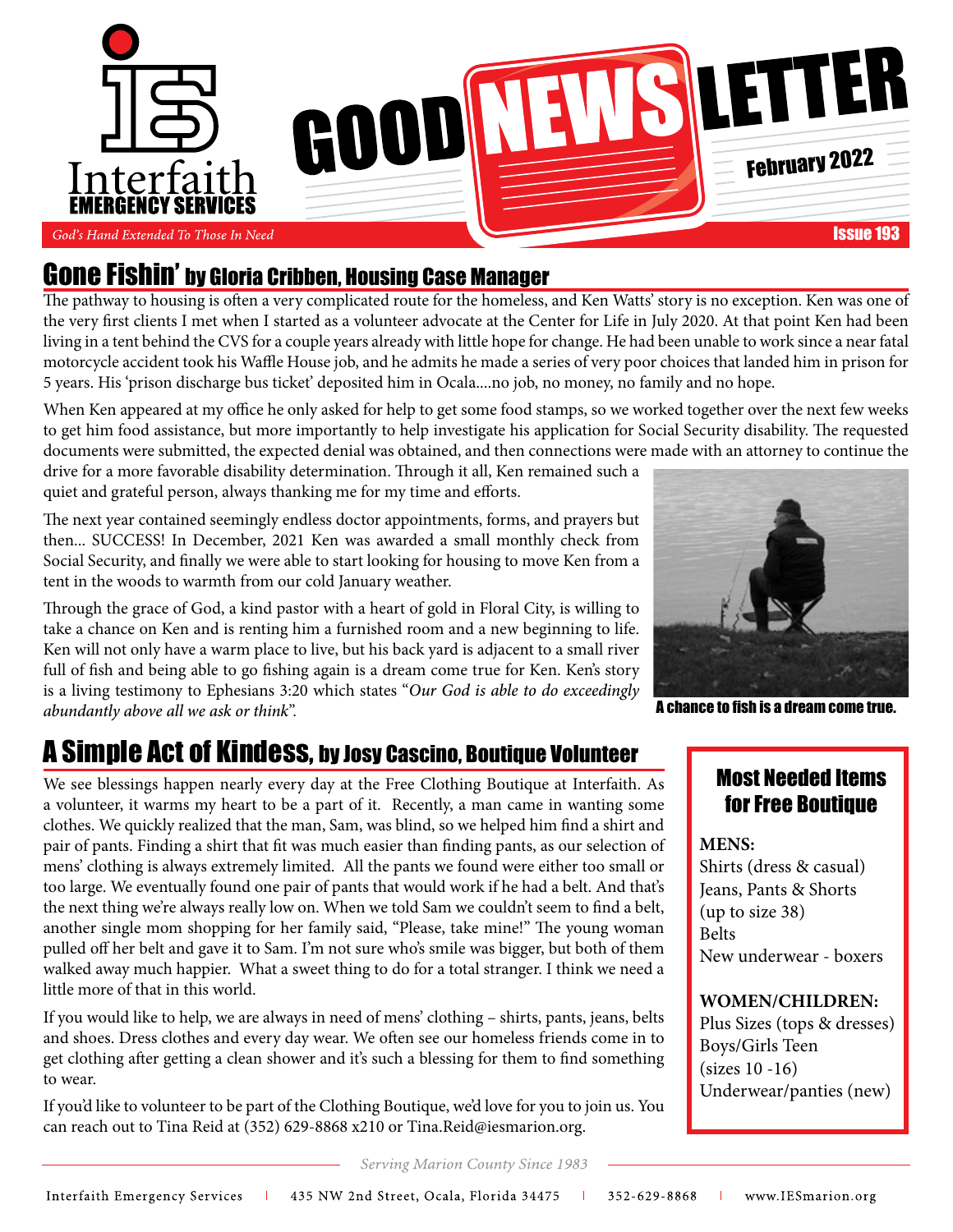# From the Chief Executive Officer: Karla Grimsley-Greenway



As we've been preparing to expand our permanent supportive housing services, I've spent quite a lot of time online looking for successful programs across the country. Of course when you google anything with the word "homeless" in it, you get a few documentaries on housing programs but many more showing the homeless situation across America. I've watched countless videos recently, showing people experiencing homelessness, interviewing them, interviewing the public servants that interface with them and ministries that serve them. One thing is certain...this problem is not exclusive to Ocala! And the stories across America are all the same. The newest members of this population talk about being priced out of their rentals. Others fell on hard times a few years ago and just never found their way out. Seeing this side of humanity daily at work, I was surprised when I found myself crying as I watched these documentaries of people sharing their

real life struggles and fears. Some have completely lost hope while others are still waiting for their situation to change for the better. As I watched the story of the 40,000 people living in cars or tents across Los Angeles my heart felt heavy. This isn't how it was when I was a child. Not here in America. I remember hearing my dad talk about homeless men he met while working on the railroads. He knew a few of the homeless that traveled from state to state that way, but I never saw them. There was one older gentleman with dirty clothes and a long gray beard that hung out at our public library and read all day. But other than that I don't remember seeing anyone living on the streets in my hometown of Lakeland. It used to be a rare condition and easy to ignore. When did it become so normal for so many people? How did we get to this point? More importantly, what can we do about it now? It seems that the number quietly grew at some point and now we are so far behind in addressing this need that it seems overwhelming. In 2019, our local Public Policy Institute reported that we needed 212 beds and that was just for those homeless with special needs. At that time, Marion County logged 12 such units where people in that category could live. This is why we are so grateful for the opportunity to add a few more units and house a few more people in the new apartments we are purchasing. And as excited as I am about this opportunity and the lives it will change, my very next thought is how many more units are still needed. I'm no expert, but I do know that it's going to take more than Interfaith, or Salvation Army, or Saving Mercy to make a difference. It's going to take a unified effort between churches, civic groups, businesses, city and county governments to effectively address this ever-growing problem. It's also going to take a whole lot of compassion. But if there is a community anywhere that can do it, I believe Ocala/Marion County is it. Please be in prayer about what your role might be and say a special prayer for those who are doing the best we can to make a difference.

### And Jesus looking upon them saith, With men it is impossible, but not with God: for with God all things are possible. Mark 10:27

## Saving Lives All Year Long at Center for Life

# Grateful to the Gazette

2021 proved to be a year full of both challenges and successes. We had to learn how to do more with less, create more space, see more clients, spend less money, all while still obtaining the best results. Is this even achievable? I can say that only with the best teams, best resources, best leadership, best community, could we have ever thought it was possible to serve more.

Our largest funding at the Center for Life comes mainly from community grants and proceeds from our Thrift Store. In 2021, we were able to serve 625 clients from our Hospital District Grant. We provided 1,239 services at a cost of approximately \$67,000. That's clients with no/low income, that had a prescription that they would not have been able to pay for themselves, but were able to receive help through our program. Through proceeds from the sales at our Thrift Store, we served 468 clients with thousands of lifesavings prescriptions, at a cost of over \$36,000. We are certainly grateful to the shoppers that frequent our Thrift Store – your patronage literally is life-saving!



In addition to provided prescription assistance, we began a program to assist clients with their Heart of Florida copays. We started in March and were able to provide 140 clients the ability to see a medical provider.

Our programs exist to find gaps in our community where clients are struggling to meet their needs. I'm grateful for our staff and volunteers for being so diligent to jump in and see where the Center for Life can offer services where none exist.

by Diane Coleman, Manager

Thank you to the Ocala Gazette for spotlighting some of our very special clients recently. The writers at the Gazette are committed to helping dispel some of the misconceptions about individuals who experience homelessness. If you haven't seen it, check out the January 7th edition with a front page article featuring Tina Howerton and Lisa Dondero, residents of our permanent supportive housing duplex. The article is titled "Home Sweet Home".

They've also done articles about the new project we are launching to house more clients at the 14th Street Apartments. We appreciate their dedication to telling real stories about real people in this local community.

You can look up the articles online at Ocalagazette.com.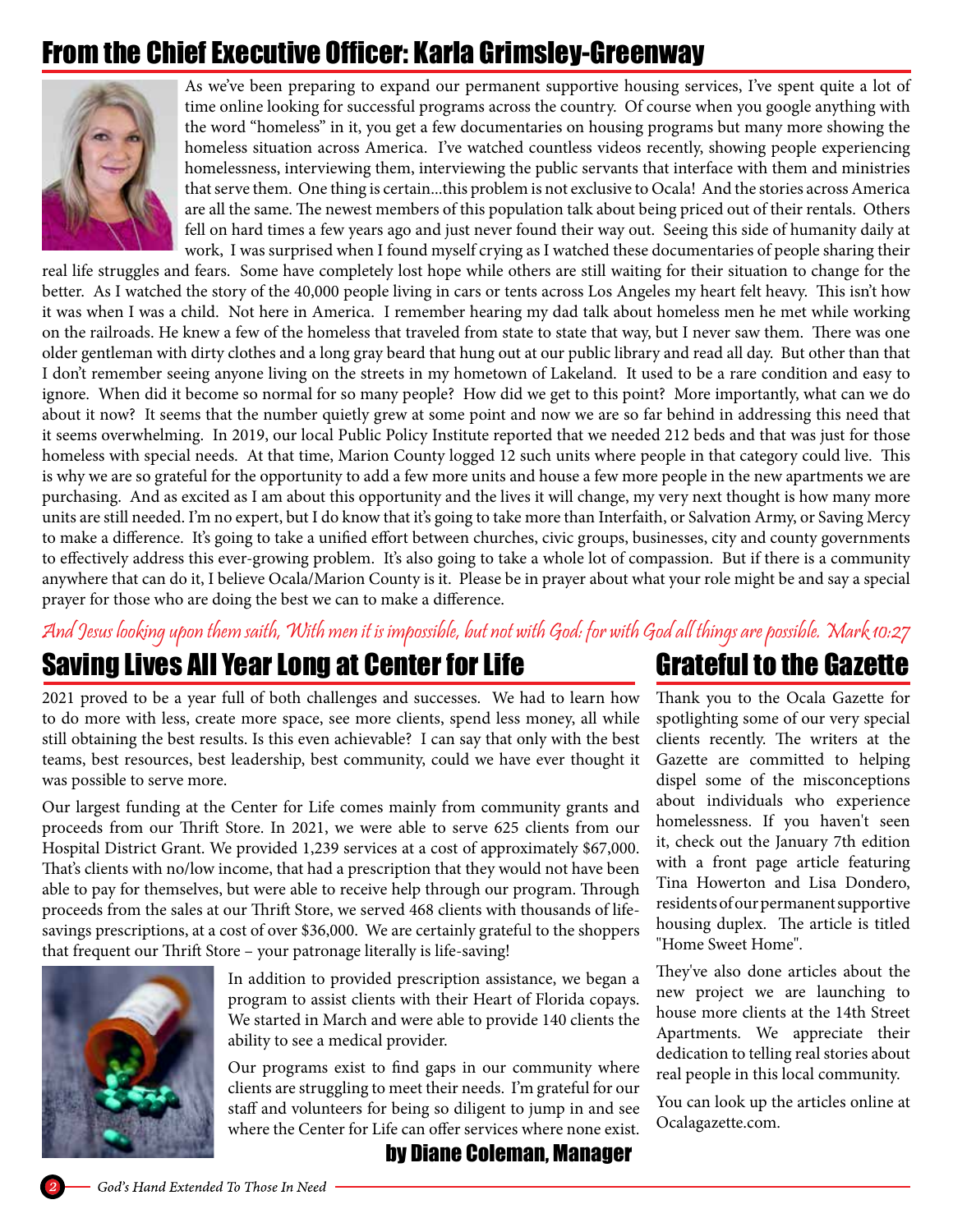# Special Gifts

**In MEMORY of:**  Katherine Ann Walter By: Ruthanne & Tim Mizner

Russell Mantel By: Sandra Mantel

Mary Louise Kerr By: Janice K Owen

Bobby Richardson By: Ann Richardson Chris Richardson

Tom Fuller By: Ann Richardson

Charles & Juanita Murray By: Robert & Miriam Murray

John Dwyer By: Ann Stanley Valerie Kiser

Wade Davis Forrest Perryman By: Betty Haskins Kutz

Gail Shuford By: The Mitzner Family

Justin King Stephen Head Regan White By: Ruth & Larry Dexheimer

Carlyle Ausley By: Cindy & Bradley Fleetwood

James H Patrick By: Barbara Jo Patrick

Mack Dunwoody By: Ana Dunwoody

Zarah Lapp By: Bruce Hutchinson

John & Irene Argus By: Adam & Jennifer Argus

Bobby Simpson By: Arthur Simpson

"Sy" Rivers Harold Donahue By: John LaSelva

Doug Oswald

By: Frank & Pamela Stafford Carswell & Charlotte Ponder Anne & Buddy MacKay David Stafford

Helen Stutz By: Linda Robinson

Greg McNeal By: Kath McCormick

# Special Gifts

Jane Cameron

Dr & Mrs C Scott Hagood By: John & Jarl Hagood Jeanne Focht

By: John Ross August Vorwerk By: Sandy & Robin McBride

Margaret Camp Murphy Dick Chazel R E Nettles, Jr By: Lillian Updike

Billy Hudson By: William & Pamela Pittman

Bonnie Carpenter By: JoAnn Smith

#### **In HONOR of:**

Jan & Bill Brueckner By: William Brueckner John Brueckner Beth & Richard Arndt

Beth & Craig Cannon Harris Cannon Alice Cannon Chris Richardson By: Ann Richardson

Garris Graham By: Bill & Susan Sewell

Patti & Bob Barto By: Jan & Bill Brueckner

Al & Nancy Ott By: Tara Mauldin

Faith Doiron By: Mark Doiron John & Debra Roumas

Dr R Asokan By: Ann Richardson

Mr & Mrs Tom Powers Mr & Mrs Max Newhart Mr & Mrs Wayne Davis Mr & Mrs Bob Cox Mr & Mrs T J Cottingim By: Tim & Lou Petty

Robert & Cindy Heath By: Donnie & Rhonda Slone Gail & Bill Tuck, Sr

By: Marie & W H Tuck, Jr

Wilma Andrews By: Mac & Becky Andrews

# Special Thanks to...

In MEMORY of (continued): Special thanks to Tom Osborne and Oak Run Country Club for their donation of 2,187 pounds of food. Pictured right.

> Special thanks for these large donations (in pounds): Tax Collector's Office: 1,486; First Assembly of God: 1,394; Happy



Feet Dance Club: 350; Real Truck: 409 pounds of food; Alicia Kenouye (Amazon TPA6): 906; Silver Springs Shores Moose Club: 203; Ocala West United Methodist Church: 5,495; First American Title: 2,518; Oak Run Dance Club: 391; Ocala Middle Charter School: 123; Howard Middle School 8th Grade: 360; Transformco: pallets of popcorn; Florida Credit Union: 1,030; Belleview Chiropractic: 462; South State Bank: 747; Spruce Creek South: 1,669; Saddle Oak Club: 106; Trinity Baptist: 1,552; and Bradley Blessing State Farm: 324; Also: Paradise Ministries: 70 cases & 25 bags of food & toys; First Baptist Ocala: 351 of



food & 128 pounds of clothes; Christ the King Soup Kitchen: 35 bags of clothes & books and Christine's Blankets, Inc: 100 blankets.

Special thanks to Pauline and the Montessori Prep school of Ocala for their donation of 532 pounds of food! Pictured left at drop off.

## Find Your Best Deals for Valentine's Day at the Interfaith Thrift Store

February is upon us and you won't be able to find better deals for your loved ones than what we have at Interfaith Thrift Store. Gently used name brand purses, Wedgwood china, Waterford crystal, and so much more. All items are generously donated and sales fund our prescription assistance program at the Interfaith Center for Life. Shop at 718 North Pine Ocala for your loved one and save a life!

## Special Gifts

**In HONOR of** (continued): Ann Richardson Beth Cannon Craig Cannon Alice Cannon Harris Cannon By: Chris Richardson Celine Mack By: Dr & Mrs Keith Knorr

Wayne & Shirley Hall By: Beverly & David Spencer

#### Honor Someone Special

Give a gift to someone special - an honorary or memorial donation in their name to Interfaith! The person honored (or their family) will receive a letter of acknowledgement. Please contact Kayla at 629-8868 x202 or Kayla. Hess@IESmarion.org. Mail donations to PO Box 992, Ocala, FL 34478.